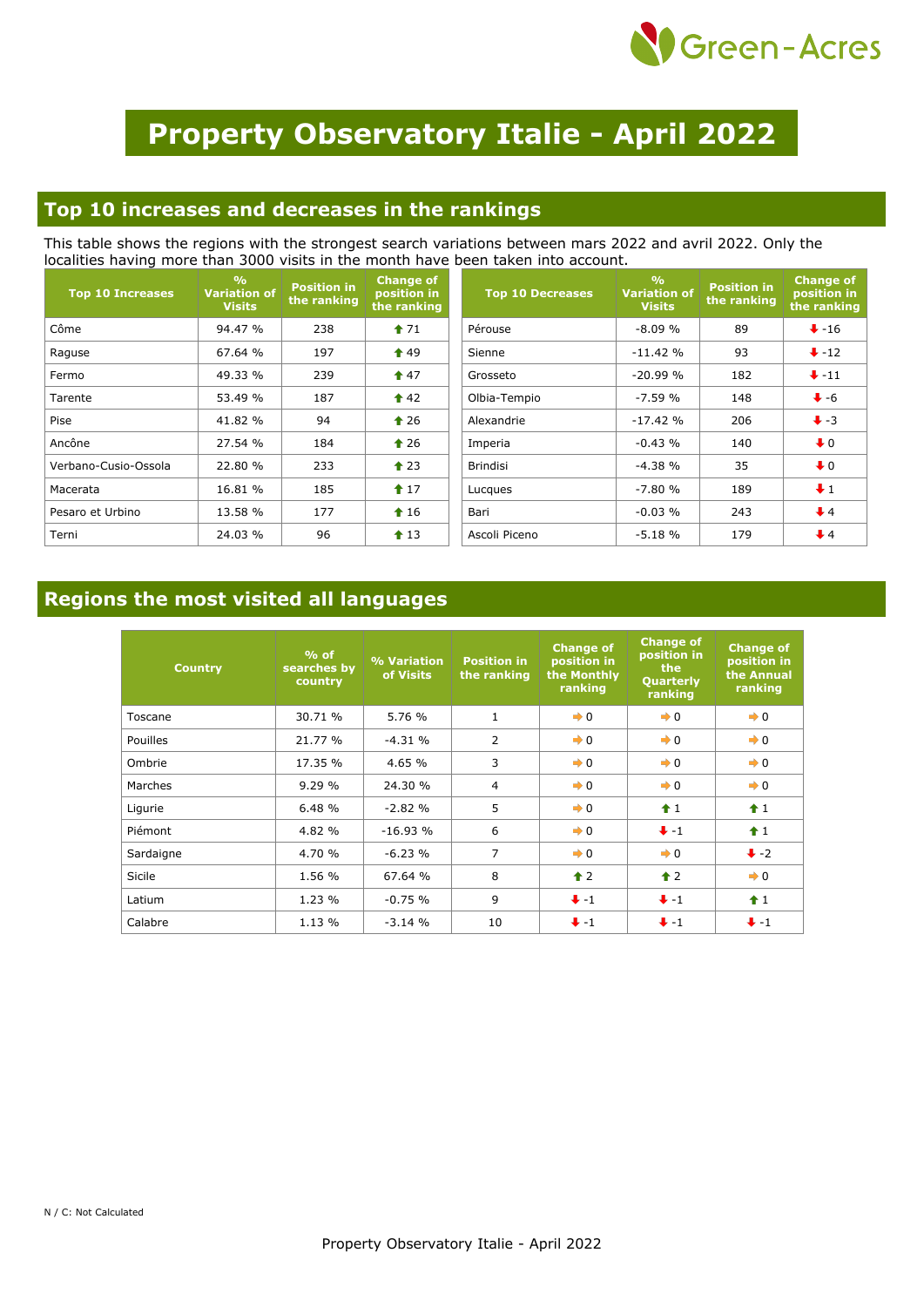

## **Department the most visited all languages**

| <b>Department</b> | $%$ of<br>searches by<br><b>Department</b> | % Variation<br>of Visits | <b>Position in</b><br>the ranking | <b>Change of</b><br>position in<br>the Monthly<br>ranking | <b>Change of</b><br>position in<br>the<br>Quarterly<br>ranking | <b>Change of</b><br>position in<br>the Annual<br>ranking |
|-------------------|--------------------------------------------|--------------------------|-----------------------------------|-----------------------------------------------------------|----------------------------------------------------------------|----------------------------------------------------------|
| <b>Brindisi</b>   | 19.01 %                                    | $-4.38%$                 | $\mathbf{1}$                      | $\rightarrow 0$                                           | $\rightarrow 0$                                                | $\rightarrow 0$                                          |
| Pérouse           | 9.19%                                      | $-8.09%$                 | 2                                 | $\rightarrow 0$                                           | $\rightarrow 0$                                                | $\rightarrow 0$                                          |
| Sienne            | 8.31 %                                     | $-11.42%$                | 3                                 | $\rightarrow 0$                                           | $\rightarrow 0$                                                | $\rightarrow 0$                                          |
| Pise              | 8.20%                                      | 41.82 %                  | 4                                 | $\hat{+}1$                                                | $\hat{+}1$                                                     | $\hat{\mathbf{r}}$ 2                                     |
| Terni             | 8.16 %                                     | 24.03 %                  | 5                                 | $+ -1$                                                    | $+ -1$                                                         | $\hat{\mathbf{r}}$ 4                                     |
| Imperia           | 4.26 %                                     | $-0.43%$                 | 6                                 | $\rightarrow 0$                                           | $\rightarrow 0$                                                | $+ -1$                                                   |
| Florence          | 4.13 %                                     | 18.25 %                  | 7                                 | $\triangle$ 2                                             | $\triangle$ 2                                                  | $\triangle$ 4                                            |
| Arezzo            | 3.99%                                      | 6.82%                    | 8                                 | $\rightarrow 0$                                           | $+ -1$                                                         | $+ -1$                                                   |
| Olbia-Tempio      | 3.83%                                      | $-7.59%$                 | 9                                 | $\ddot{\bullet}$ -2                                       | $+ -1$                                                         | $+5$                                                     |
| Coni              | 2.41%                                      | $-5.58%$                 | 10                                | $\hat{1}$                                                 | $\rightarrow 0$                                                | $\textbf{1}3$                                            |

## **Departments the most visited by visitor language**

**French**